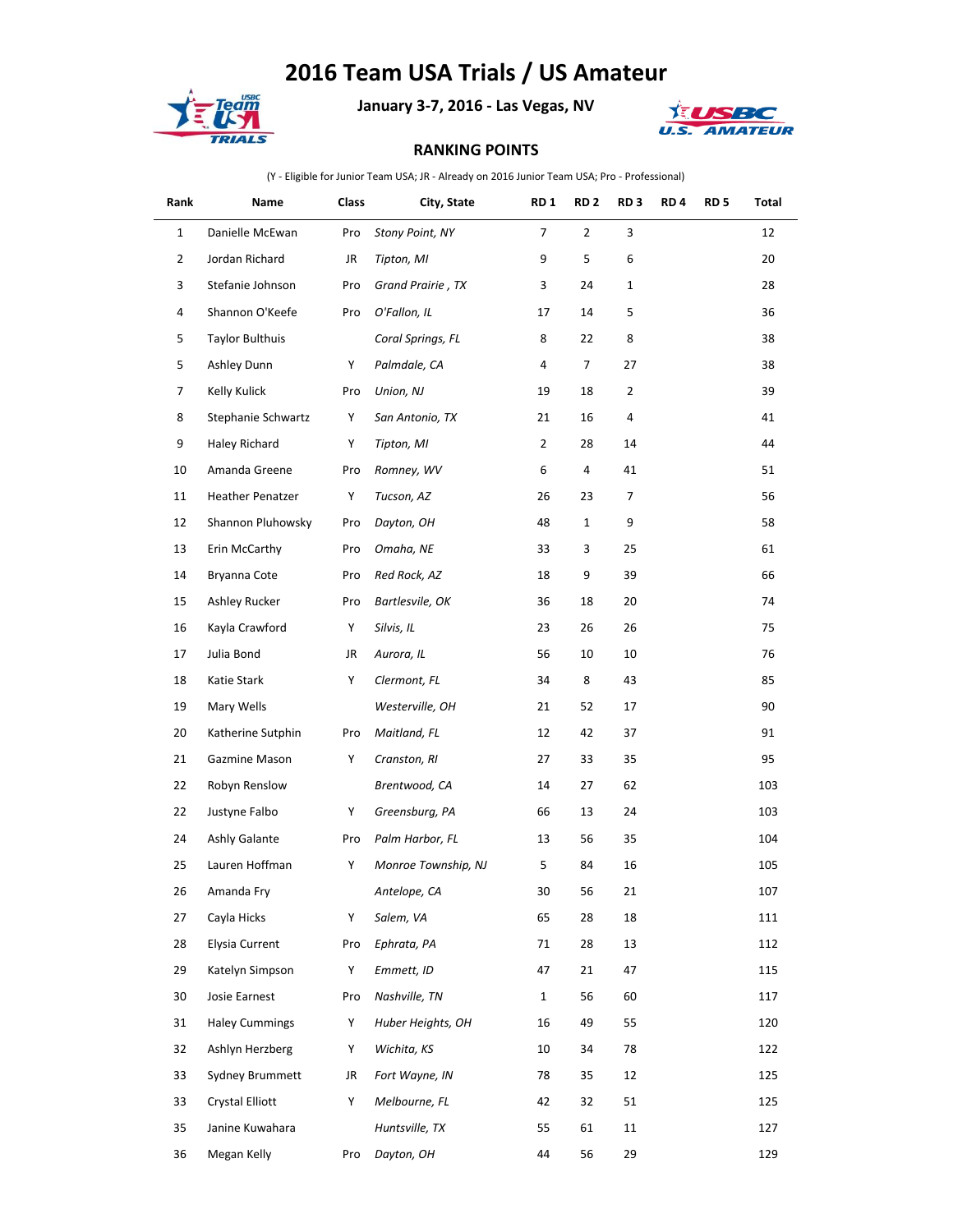| 37 | Tara Quinlan           | Υ   | Streamwood, IL          | 79  | 6   | 46  | 131 |
|----|------------------------|-----|-------------------------|-----|-----|-----|-----|
| 38 | Erica Schneider        |     | Seaford, NY             | 28  | 81  | 23  | 132 |
| 39 | Amanda Van Duyn        | Y   | Whitewater, WI          | 31  | 61  | 44  | 136 |
| 40 | Brooke Wood            | Υ   | Flint, MI               | 37  | 66  | 34  | 137 |
| 40 | <b>Holly Harris</b>    | Pro | Wichita, KS             | 25  | 46  | 66  | 137 |
| 42 | Randi Speiler          |     | Bodfish, CA             | 52  | 56  | 30  | 138 |
| 43 | Kasey Eaton            | Y   | Wyoming, MI             | 29  | 82  | 28  | 139 |
| 43 | Sarah Lokker           | Pro | New Baltimore, MI       | 75  | 45  | 19  | 139 |
| 45 | <b>Emily Notebaert</b> | Y   | Rochester, NY           | 11  | 77  | 52  | 140 |
| 46 | <b>Trista Flowers</b>  |     | Rosemont, IL            | 45  | 25  | 71  | 141 |
| 47 | Kelly Belzeski         | Y   | Schererville, IN        | 62  | 17  | 64  | 143 |
| 47 | Kalyn Washburn         |     | Tucson, AZ              | 20  | 93  | 30  | 143 |
| 49 | Jacqueline Rhoda       | Υ   | Portage, IN             | 77  | 15  | 53  | 145 |
| 50 | Debbie Ayers           | Pro | La Mesa, CA             | 37  | 101 | 15  | 153 |
| 51 | Leela Yahya            |     | Wichita, KS             | 50  | 40  | 65  | 155 |
| 52 | Taryn Gray             | Y   | Greenville, TX          | 37  | 38  | 89  | 164 |
| 52 | Laura Branch           | Y   | Victor, NY              | 57  | 31  | 76  | 164 |
| 54 | Nicole Powell          |     | Orland Park, IL         | 43  | 42  | 80  | 165 |
| 54 | Kalynn Carl            |     | Albany, NY              | 24  | 71  | 70  | 165 |
| 56 | Ellen Moller           |     | Rock Island, IL         | 64  | 12  | 96  | 172 |
| 57 | Nicole Mikaelian       | Y   | Macomb, MI              | 41  | 47  | 85  | 173 |
| 58 | Catherine Maher        |     | Ottumwa, IA             | 97  | 20  | 58  | 175 |
| 58 | Jadee Scott-Jones      | Y   | East Providence, RI     | 52  | 36  | 87  | 175 |
| 58 | Adel Wahner            | Y   | Las Cruces, NM          | 82  | 71  | 22  | 175 |
| 61 | Danielle Jedlicki      | Y   | M. Borro, TN            | 79  | 67  | 30  | 176 |
| 61 | Marina Stever          | Y   | Mesa, AZ                | 48  | 86  | 42  | 176 |
| 63 | Wendy Shelton          |     | Albuquerque, NM         | 75  | 36  | 67  | 178 |
| 64 | Stephanie Cieslewicz   | Y   | Amherst, WI             | 15  | 83  | 83  | 181 |
| 65 | Casey Goettel          |     | Saint Charles, MO       | 45  | 40  | 97  | 182 |
| 66 | Kayla Bandy            | Pro | Salisbury, MD           | 81  | 47  | 55  | 183 |
| 67 | Lauren Pate            | Y   | Inver Grove Heights, MN | 37  | 76  | 73  | 186 |
| 68 | Paige Kraushaar        | Y   | San Antonio, TX         | 68  | 11  | 108 | 187 |
| 69 | Madeleine McDuff       | Y   | Katy, TX                | 31  | 67  | 93  | 191 |
| 69 | Sara Schulz            | Y   | Novi, MI                | 101 | 50  | 40  | 191 |
| 71 | Natalie Koprowitz      | Y   | Giard, IL               | 85  | 51  | 57  | 193 |
| 71 | Danielle August        | Y   | Mililani, HI            | 54  | 65  | 74  | 193 |
| 73 | Ashley Channell        | Y   | Morris Chapel, TN       | 58  | 77  | 61  | 196 |
| 74 | Megan Hedgespeth       | Y   | Campbellsville, KY      | 84  | 70  | 45  | 199 |
| 75 | Carly Thomas           | Y   | Frederick, MD           | 87  | 42  | 77  | 206 |
| 76 | Sierra Kanemoto        | JR  | Dayton, OH              | 67  | 73  | 68  | 208 |